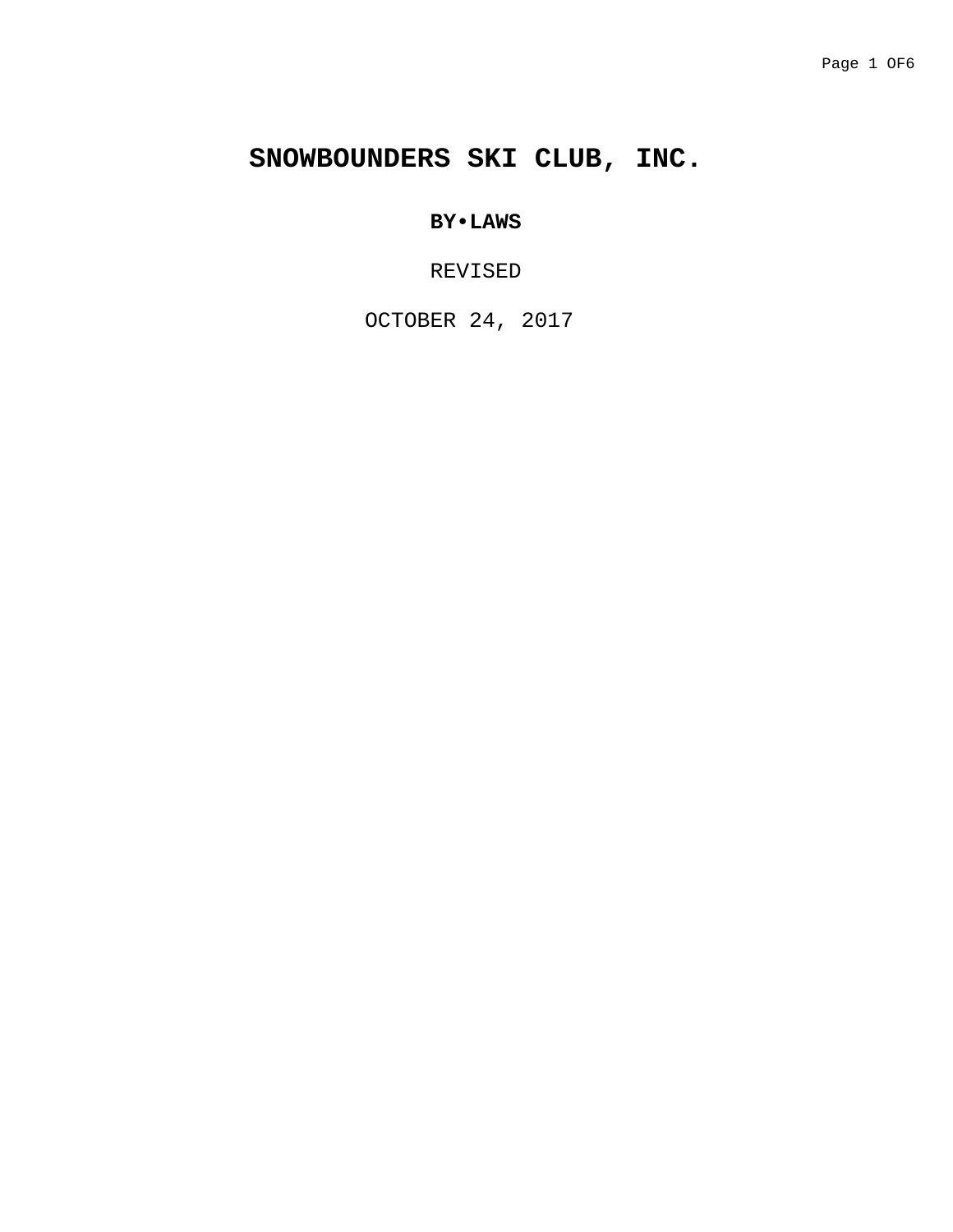#### **SECTION I: NAME**

THIS ORGANIZATION IS A NON-PROFIT CORPORATION AND SHALL BE KNOWN AS THE:

#### **SNOWBOUNDERS SKI CLUB, INC.**

IN THESE BY-LAWS, THE SNOWBOUNDERS SKI CLUB, INC. SHALL HEREAFTER BE REFERRED TO AS THE "CLUB".

#### **SECTION II: OBJECTIVES**

THE OBJECTIVES OF THE CLUB SHALL BE TO ENCOURAGE AND DEVELOP THE SKIING INTEREST AND ACTIVITIES OF ITS MEMBERS. AMONG THE MEANS TO THIS END SHALL BE THE HOLDING OF MEETINGS AND THE PLANNING OF CLUB TRIPS AND SOCIAL EVENTS.

# **ARTICLE II MEMBERSHIP**

# **SECTION I: DESCRIPTION AND ELIGIBILITY**

THE ACTIVE MEMBERSHIP OF THIS CLUB SHALL CONSIST OF PERSONS FROM THE GENERAL PUBLIC WHO HAVE SATISFIED THE REQUIREMENTS OF THIS ARTICLE AND OF ARTICLE V, SECTION I. MEMBERSHIP SHALL NOT BE DENIED BECAUSE OF SEX, RACE, CREED OR NATIONALITY. ALL MEMBERS SHALL BE 21 YEARS OF AGE OR OLDER.

#### **SECTION II: APPLICATION REQUIREMENTS**

ALL APPLICANTS FOR MEMBERSHIP MUST COMPLETE AND SIGN THE APPLICATION FORM FOR THE CURRENT SEASON.

# **SECTION III: REVOKING A MEMBERSHIP**

A MEMBER OF THE CLUB MAY HAVE HIS MEMBERSHIP AND HIS PRIVILEGES TO PARTICIPATE IN THE CLUB FUNCTIONS PERMANENTLY REVOKED FOR MISCONDUCT DURING OR OUTSIDE OF A CLUB FUNCTION. ANY ILLEGAL DRUGS, NARCOTICS AND ACTS AT CLUB FUNCTIONS ARE PROHIBITED. THE REVOKING OF CLUB MEMBERSHIP AND PRIVILEGES WILL REQUIRE THE CONCURRING VOTE OF AT LEAST FIVE (5) CLUB DIRECTORS.

# **SECTION IV: LIFE MEMBERS**

PRESENT LIFE MEMBERS OF THE CLUB SHALL BE EXEMPT FROM PAYING ANNUAL DUES.

#### **ARTICLE III ORGANIZATION**

#### **SECTION I: BOARD OF DIRECTORS**

THE CLUB SHALL HAVE ITS LEADERSHIP VESTED IN THE BOARD OF DIRECTORS. THE BOARD SHALL CONSIST OF THE PRESIDENT AND SIX ELECTED DIRECTORS. THE BOARD OF DIRECTORS SHALL HAVE THE POWER TO PROMULGATE AND ADOPT CLUB BY-LAWS, RULES AND REGULATIONS FOR TRANSACTING AND CONDUCTING THE BUSINESS AND AFFAIRS OF THE CLUB. THE BOARD OF DIRECTORS SHALL ELECT A CHAIRMAN AT ITS FIRST MEETING FOLLOWING THE ANNUAL CLUB ELECTIONS. THE DURATION OF THE CHAIRMAN'S TERM SHALL BE ONE YEAR. CONDUCT AT MEETINGS OF THE BOARD OF DIRECTORS SHALL BE GOVERNED BY THE FOLLOWING RULES:

- 1. A QUORUM SHALL CONSIST OF FIVE (5) MEMBERS.
- 2. A MINIMUM OF FOUR (4) VOTES SHALL BE REQUIRED TO PASS A MOTION WITH A QUORUM PRESENT.
- 3. EACH BOARD MEMBER SHALL HAVE ONE VOTE. NO ONE SHALL VOTE FOR AN ABSENT MEMBER. A BOARD MEMBER MAY PROVIDE AN ABSENTEE BALLOT IN WRITING IF IT IS KNOWN WHAT MOTIONS WILL BE PRESENTED AT A MEETING AND HE/SHE EXPECTS TO BE ABSENT. BOARD MEMBERS MAY VOTE BY TELEPHONE OR BY VIDEO CONFERENCE.
- 4. BOARD MEETINGS SHALL BE CONDUCTED GENERALLY WITHIN THE FRAMEWORK OF "ROBERTS RULES OF ORDER". THIS FORMAT SHALL NOT BE NECESSARY FOR "LEGAL" VOTES, ETC., TO BE HELD HOWEVER.
- 5. APPOINTED OFFICERS AND PAST PRESIDENT ARE EXPECTED TO ATTEND ALL BOARD MEETINGS AND PARTICIPATE IN THE GENERAL OPERATION OF THE CLUB.
- 6. MOTIONS PERTAINING TO THE OPERATION OF THE CLUB SHALL BE VOTED ON BY THE COMBINED BOARD OF DIRECTORS, APPOINTED OFFICERS AND THE PAST PRESIDENT. A MAJORITY VOTE SHALL CARRY THE MOTION. MOTIONS PERTAINING TO INTERPRETATION OR REVISION OF THE BY-LAWS SHALL BE VOTED ON ONLY BY THE BOARD OF DIRECTORS.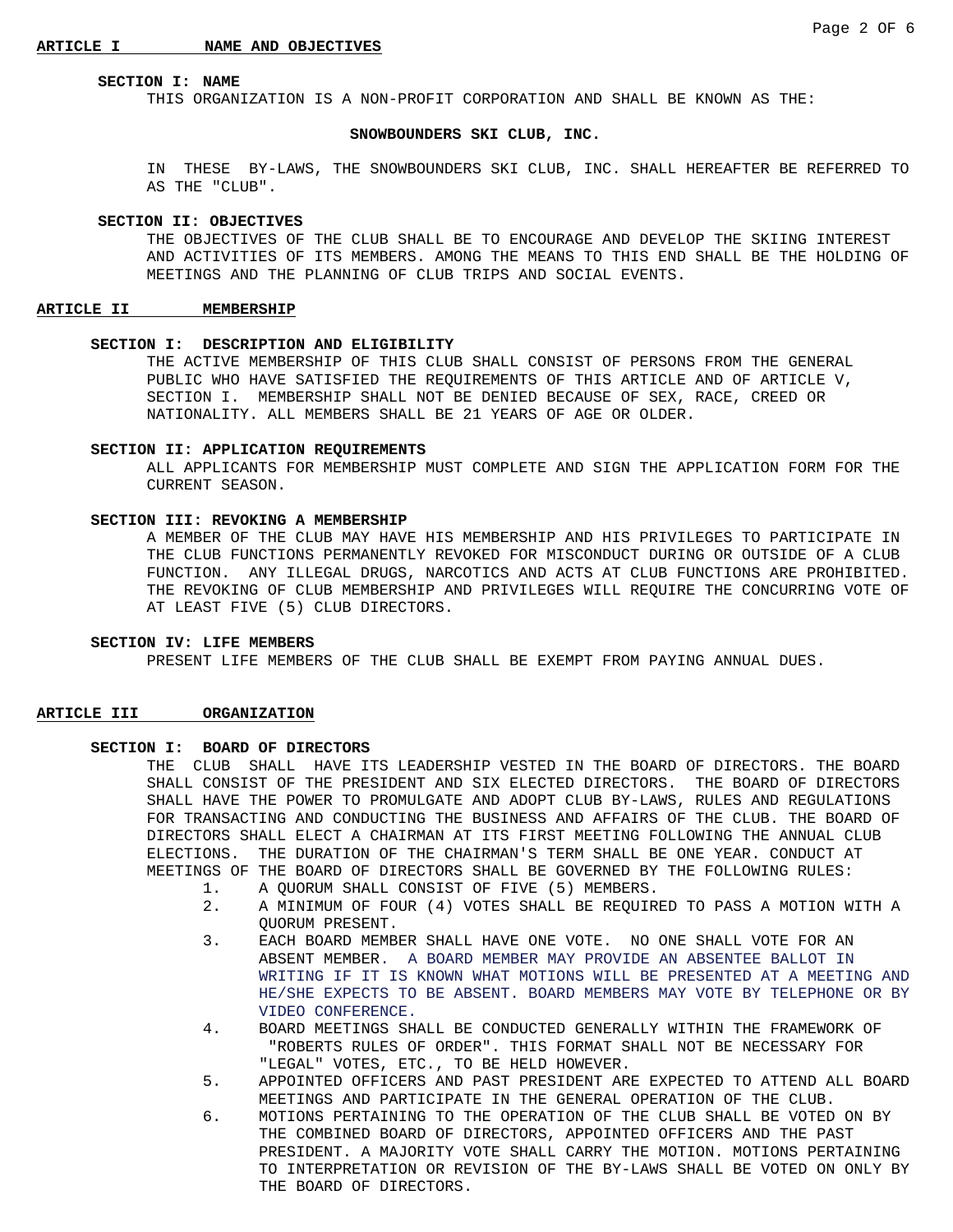THE OFFICERS SHALL BE THE PRESIDENT, ADMINISTRATION VICE PRESIDENT, TRIPS VICE PRESIDENT, SECRETARY AND TREASURER, WHICH OFFICERS SHALL BE APPOINTED AND HOLD OFFICE AT THE PLEASURE OF THE BOARD OF DIRECTORS. EACH OFFICER MAY, BUT NEED NOT BE, A MEMBER OF THE BOARD OF DIRECTORS.

- 1. PRESIDENT -- THE PRESIDENT SHALL HAVE OVERALL RESPONSIBILITY FOR THE OPERATIONS OF THE CLUB AND SHALL PRESIDE AT ALL MEETINGS OF THE GENERAL MEMBERSHIP MEETINGS. HE/SHE SHALL BE RESPONSIBLE FOR APPOINTING CLUB REPRESENTATIVES HE/SHE SHALL BE RESPONSIBLE FOR THE COLLECTION OF FINANCIAL REPORTS OF ALL CLUB ACTIVITIES WITHIN TWO WEEKS OF THE ACTIVITIES CONCLUSION AND SHALL PROVIDE SUCH INFORMATION TO THE BOARD OF DIRECTORS AT THEIR NEXT MEETING. HE/SHE SHALL FILE CALIFORNIA SELLER, TCRC AND CORPORATE RENEWAL FORMS.
- 2. ADMINISTRATIVE VICE-PRESIDENT -- THE ADMINISTRATIVE VICE-PRESIDENT SHALL BE RESPONSIBLE FOR ALL SOCIAL FUNCTIONS, ACT FOR THE PRESIDENT DURING HIS ABSENCE OR DISABILITY, AND SHALL PERFORM ALL OTHER DUTIES ASSIGNED TO HIM BY THE PRESIDENT, INCLUDING COLLECTION OF FINANCIAL REPORTS FROM ALL OFFICERS OR CHAIRMEN OF CLUB FUNCTIONS WITHIN TWO WEEKS OF AN EVENT.
- 3. TRIPS VICE- PRESIDENT -- THE TRIPS VICE-PRESIDENT SHALL BE RESPONSIBLE FOR APPOINTING A CHAIRMAN FOR EACH SKI TRIP WHO IS TO MAKE ARRANGEMENTS AND MANAGE FUNDS FOR EACH TRIP. HE/SHE SHALL PRESENT TRIP PROPOSALS TO THE BOARD OF DIRECTORS WITH FINANCIAL DATA FOR APPROVAL. HE/SHE SHALL ALSO COLLECT TRIP FINANCIAL REPORTS FROM THE TRIP CHAIRMEN AND PRESENT THEM TO THE BOARD OF DIRECTORS AT THEIR NEXT MEETING.
- 4. SECRETARY -- THE SECRETARY SHALL KEEP, OR CAUSE TO BE KEPT, AT SUCH PLACE AS THE BOARD OF DIRECTORS SPECIFIES, A RECORD OF THE MINUTES OF ALL REGULAR, SPECIAL AND BOARD OF DIRECTORS MEETINGS, AND SHALL BE THE CUSTODIAN OF ALL CLUB RECORDS EXCEPT THE FINANCIAL RECORDS. THE MINUTES OF EACH MEETING SHALL STATE THE TIME AND PLACE THAT IT WAS HELD, HOW IT IS AUTHORIZED, THE NOTICE GIVEN, THE NAMES OF THOSE PRESENT AND THE PROCEEDINGS OF THE MEETING.
- 5. TREASURER -- THE TREASURER SHALL BE IN CHARGE OF THE FINANCIAL AFFAIRS OF THE CLUB, AND SHALL MAINTAIN THE FINANCIAL RECORDS. THE FINANCIAL RECORDS WILL BE REVIEWED BY THE BOARD OF DIRECTORS FOLLOWING THE CLOSE OF THE FISCAL YEAR. HE/SHE SHALL BE RESPONSIBLE FOR THE FILING THE ANNUAL TAX STATEMENT.
- 6. OTHER APPOINTMENTS -- ALL OTHER APPOINTED OFFICERS, REPRESENTATIVES OF THE CLUB AND COMMITTEE CHAIRS, UNLESS OTHERWISE NOTED, SHALL BE APPOINTED BY THE PRESIDENT. ALL MEMBERS OF THE VARIOUS COMMITTEES SHALL BE APPOINTED BY THE RESPECTIVE COMMITTEE CHAIRPERSON. ALL APPOINTED OFFICERS, REPRESENTATIVES, COMMITTEE CHAIRS AND COMMITTEE MEMBERS MUST BE MEMBERS IN GOOD STANDING.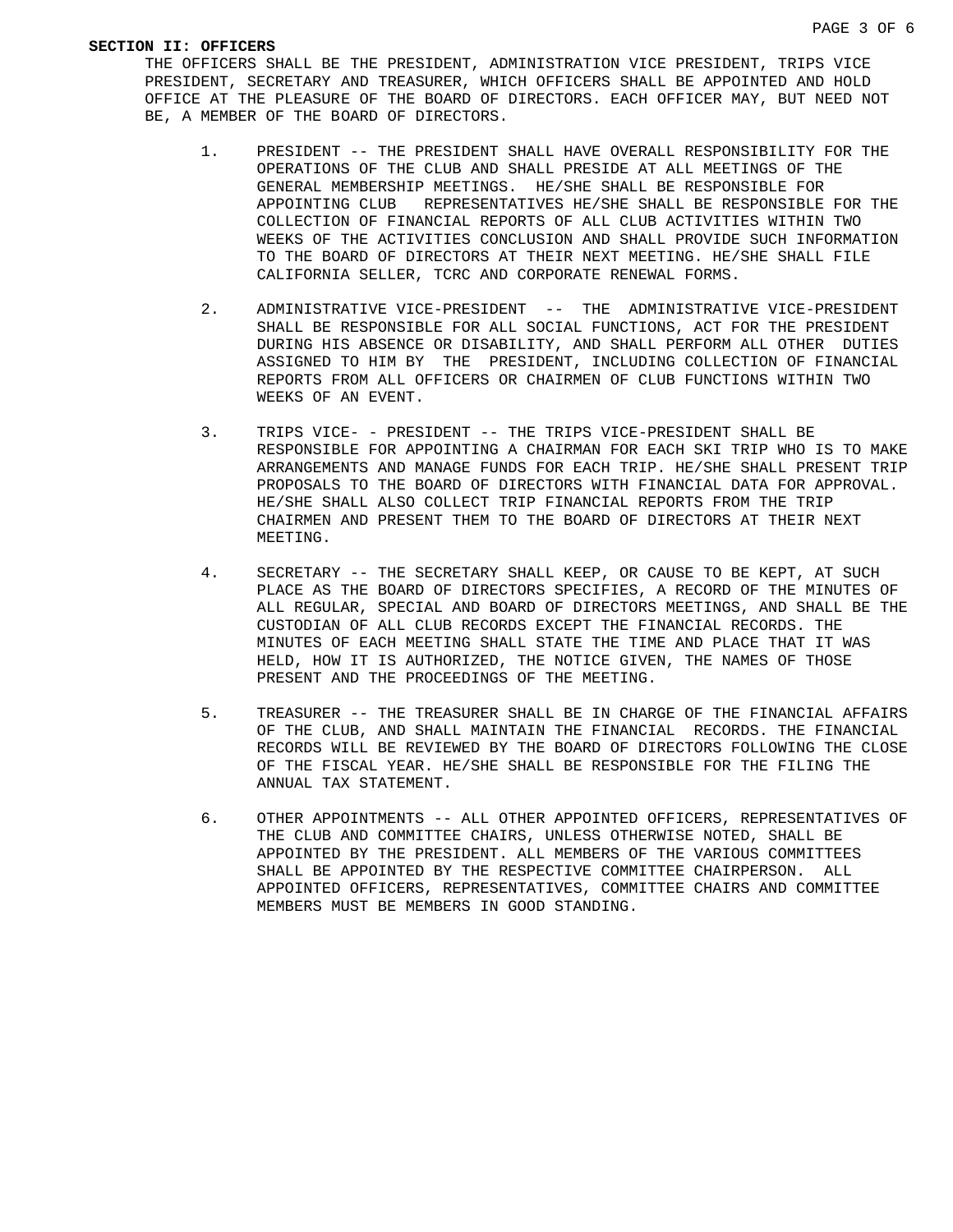#### **SECTION IV: STANDING COMMITTEES**

ALL COMMITTEES, UNLESS OTHERWISE NOTED, SHALL BE RESPONSIBLE TO THE ADMINISTRATIVE VICE-PRESIDENT AND SHALL SUBMIT PROGRESS REPORTS TO HIM/HER.

- 1. MEMBERSHIP AND HOSPITALITY COMMITTEE -- THE MEMBERSHIP AND HOSPITALITY COMMITTEE SHALL BE RESPONSIBLE FOR RECRUITING, ORIENTATION AND RETENTION OF CLUB MEMBERS. IT WILL BE THE RESPONSIBILITY OF THE COMMITTEE TO EXTEND COURTESY AND HOSPITALITY TO ALL MEMBERS AND GUEST.
- 2. PUBLICITY COMMITTEE -- THE PUBLICITY COMMITTEE SHALL BE RESPONSIBLE FOR THE ADVERTISING AND PROMOTING THE CLUB. IT SHALL ALSO BE RESPONSIBLE FOR THE PUBLICATION AND DISTRIBUTION OF THE MONTHLY NEWSLETTER REPORTING ON CLUB ACTIVITIES AND OTHER ITEMS OF INTEREST.
- 3. ELECTION COMMITTEE -- THE ELECTION COMMITTEE SHALL CONSIST OF THE THREE HOLDOVER MEMBERS OF THE BOARD OF DIRECTORS. THE ELECTION COMMITTEE SHALL BE RESPONSIBLE FOR CONDUCTING ALL CLUB ELECTIONS IN ACCORDANCE WITH THE BY-LAWS.

# **SECTION V: CONFLICTS OF INTEREST**

NO CLUB MEMBER SHALL RECEIVE COMPENSATION IN ANY FORM FROM THE CLUB FOR SERVICES RENDERED UNLESS EXPLICITLY APPROVED BY THE BOARD OF DIRECTORS IN ADVANCE. "COMPENSATION" DOES NOT INCLUDE REIMBURSEMENTS FOR EXPENSES ASSOCIATED WITH A CLUB FUNCTION.

# **ARTICLE IV: CLUB FUNCTIONS**

#### **SECTION I: DEFINITION**

CLUB FUNCTION IS ANY EVENT OR ACTIVITY WHICH IS SPONSORED BY THE CLUB.

# **SECTION II: ELIGIBLE PARTICIPANTS**

ALL CLUB MEMBERS AND GUESTS OVER 21 YEARS OF AGE ARE ELIGIBLE TO PARTICIPATE IN CLUB FUNCTIONS. A PERSON UNDER 21 YEARS OF AGE SHALL NOT PARTICIPATE IN CLUB FUNCTIONS UNLESS SAID FUNCTION IS DESIGNATED BY THE BOARD OF DIRECTORS AS OPEN TO THOSE UNDER 21 YEARS OF AGE. SAID MINOR MUST BE ACCOMPANIED BY A PARENT(S) OR LEGAL GUARDIAN. THE PARENT(S) OR LEGAL GUARDIAN SHALL BE WHOLLY RESPONSIBLE FOR THE CONDUCT AND WELFARE OF SAID PERSON. LEGAL GUARDIANSHIP MUST BE VERIFIED IN WRITING.

# **SECTION III: REPORTS**

A REPORT FOR EACH CLUB FUNCTION SHALL BE WRITTEN BY THE RESPONSIBLE CHAIRMAN AND SUBMITTED TO THE BOARD OF DIRECTORS WITHIN ONE MONTH AFTER THE CONCLUSION OF THE FUNCTION. THE REPORT SHALL INCLUDE A GENERAL DESCRIPTION OF THE FUNCTION AND A DETAILED FINANCIAL SUMMARY.

# **ARTICLE V FINANCES**

# **SECTION I: CLUB DUES AND FEES**

THE ANNUAL DUES SHALL BE APPROVED BY THE BOARD OF DIRECTORS. DUES FOR THE SEASON SHALL COVER THE PERIOD FROM SEPTEMBER 1 THROUGH AUGUST 31.

# **SECTION II: DISBURSEMENTS**

VOUCHERS SUBMITTED FOR REIMBURSEMENT OR DISBURSEMENT OF FUNDS MUST BE SIGNED BY THE VICE PRESIDENT OR BY THE CHAIRPERSON OF THAT EVENT. IF A DISBURSEMENT IS NOT INCLUDED IN THE BUDGET FOR THE YEAR, IT SHALL REQUIRE THE APPROVAL OF THE BOARD OF DIRECTORS. ALL DISBURSEMENTS SHALL BE ACCOMPANIED BY A VALID INVOICE, RECEIPT OR CONTRACT.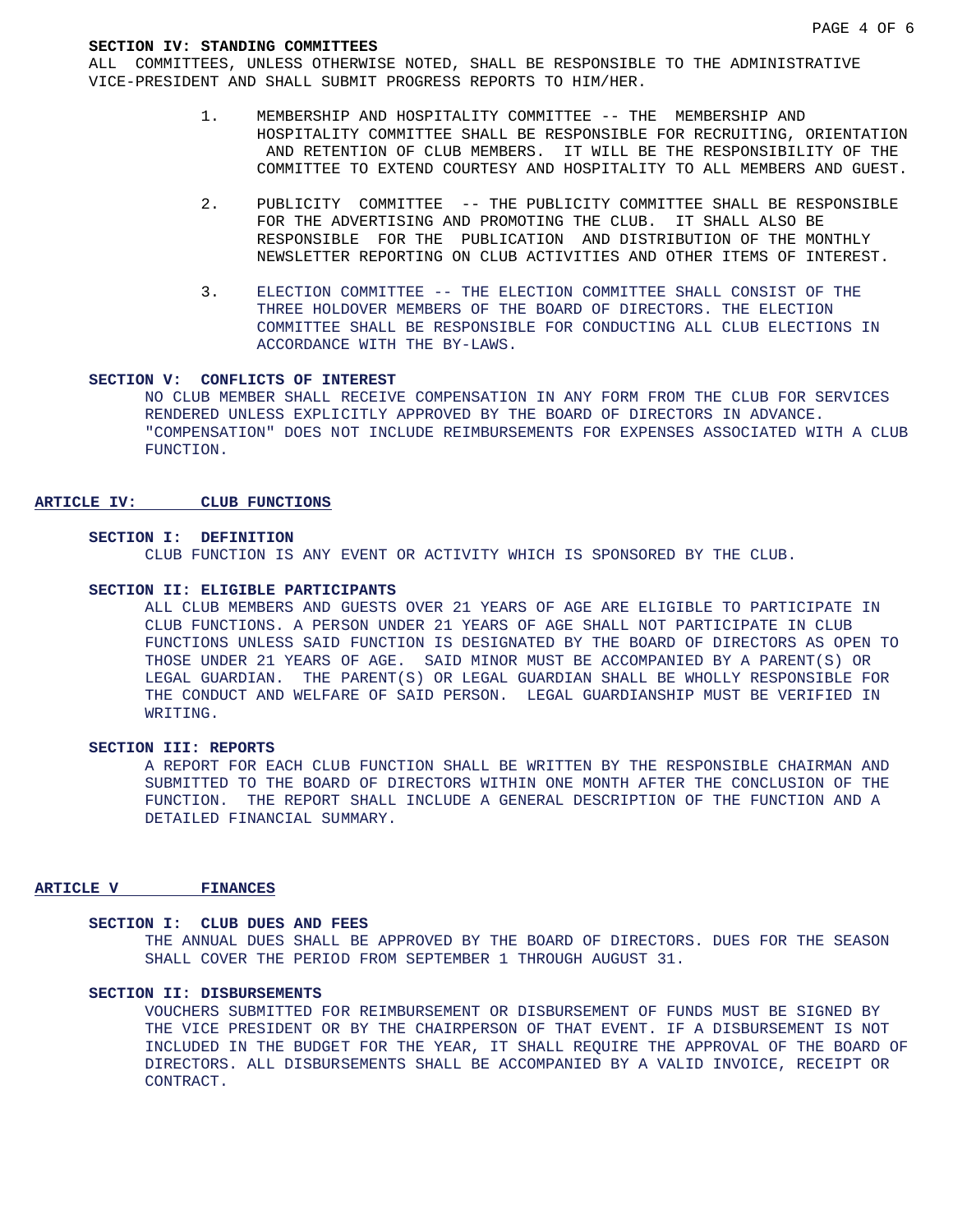# **SECTION III: CLUB LIABILITIES**

ALL CLUB LIABILITIES SHALL BE INCLUDED IN THE ANNUAL BUDGET APPROVED BY THE BOARD OF DIRECTORS. IN THE EVENT OF AN ADDITIONAL ACTIVITY REQUIRING AN EXPENDITURE OF FUNDS, THAT ACTIVITY AND ITS COST SHALL BE APPROVED BY THE BOARD OF DIRECTORS. NO REFUNDS SHALL BE AUTHORIZED UNTIL THE CLUB'S COSTS FOR THE FUNCTION ARE VERIFIED BY THE RESPONSIBLE VICE-PRESIDENT OR COMMITTEE CHAIRPERSON AND THE BOARD OF DIRECTORS."

# **SECTION IV: FINANCIAL RECORDS**

THE TREASURER SHALL ALSO BE RESPONSIBLE FOR FILING THE NECESSARY ANNUAL TAX STATEMENTS. THE FINANCIAL FISCAL YEAR SHALL BE JUNE 1 TO MAY 31.

#### **SECTION V: ANNUAL BUDGET**

THE PRESIDENT SHALL PRESENT A BUDGET FOR THE YEAR FOR REVIEW BY THE BOARD OF DIRECTORS. THE BUDGET SHALL BE PRESENTED BY JUNE 1.

#### **SECTION VI: FINANCIAL REPORTS**

A FINANCIAL REPORT IS REQUIRED FOR EACH CLUB FUNCTION IN WHICH THE CLUB TREASURY IS UTILIZED. THE REPORT SHALL INCLUDE A DETAILED BREAKDOWN OF THE INCOME AND EXPENSES OF THE EVENT. THE REPORT SHALL BE SUBMITTED TO THE BOARD OF DIRECTORS AS SOON AS PRACTICAL AFTER THE CONCLUSION OF THE FUNCTION. THE TREASURER SHALL SUBMIT ANNUAL AND QUARTERLY FINANCIAL REPORTS TO THE BOARD.

# **ARTICLE VI MEETINGS**

## **SECTION I: REGULAR MEETINGS**

THE ANNUAL MEETING OF THE MEMBERSHIP SHALL BE HELD AT A BANQUET IN THE MONTH FOLLOWING THE ELECTION OF DIRECTORS, AT WHICH TIME ALL NEWLY-ELECTED DIRECTORS AND APPOINTED OFFICERS SHALL BE INSTALLED AND ALL CLUB TROPHIES AND AWARDS SHALL BE PRESENTED.

### **SECTION II: SPECIAL MEETINGS**

SPECIAL MEETINGS MAY BE CALLED BY THE PRESIDENT AS DEEMED NECESSARY.

#### **SECTION III: BOARD MEETINGS**

THE BOARD OF DIRECTORS SHALL MEET WHEN DEEMED NECESSARY BY THE CHAIRMAN OF THE BOARD OR BY A MAJORITY OF THE DIRECTORS.

# **ARTICLE VII: ELECTIONS**

#### **SECTION I ELECTIONS**

ELECTIONS SHALL BE HELD ANNUALLY NO LATER THAN MAY OF EACH YEAR. NOMINATIONS FOR ALL ELECTED POSITIONS MAY BE MADE BY ANY MEMBER IN GOOD STANDING DURING A PERIOD DESIGNATED BY THE ELECTION COMMITTEE.

# **SECTION II: ELECTION CONDUCT**

THE ELECTION COMMITTEE SHALL BE RESPONSIBLE FOR THE CONDUCT OF THE ELECTIONS. IT SHALL VERIFY THE ELIGIBILITY OF THE CANDIDATES, MAKE AND DISTRIBUTE THE BALLOTS BY E-MAIL OR REGULAR MAIL, AND PERFORM THE COUNT OF THE VOTES. A REASONABLE EFFORT SHALL BE MADE TO PROVIDE ALL MEMBERS WITH A BALLOT. THERE IS NO CUMULATIVE VOTING. VOTES MAY BE CAST BY E-MAIL OR SECRET BALLOT. THE CANDIDATE FOR EACH POSITION RECEIVING THE MOST VOTES SHALL BE DECLARED ELECTED. IN THE EVENT OF A TIE, THE ELECTION COMMITTEE SHALL RESOLVE IT IMMEDIATELY FOLLOWING THE BALLOT COUNT.

#### **SECTION III: ELIGIBILITY AND REQUIREMENTS**

TO BE ELIGIBLE:

BOARD OF DIRECTORS -- A NOMINEE MUST HAVE BEEN A MEMBER IN GOOD STANDING FOR AT LEAST TWO YEARS PRECEDING THE ELECTIONS.